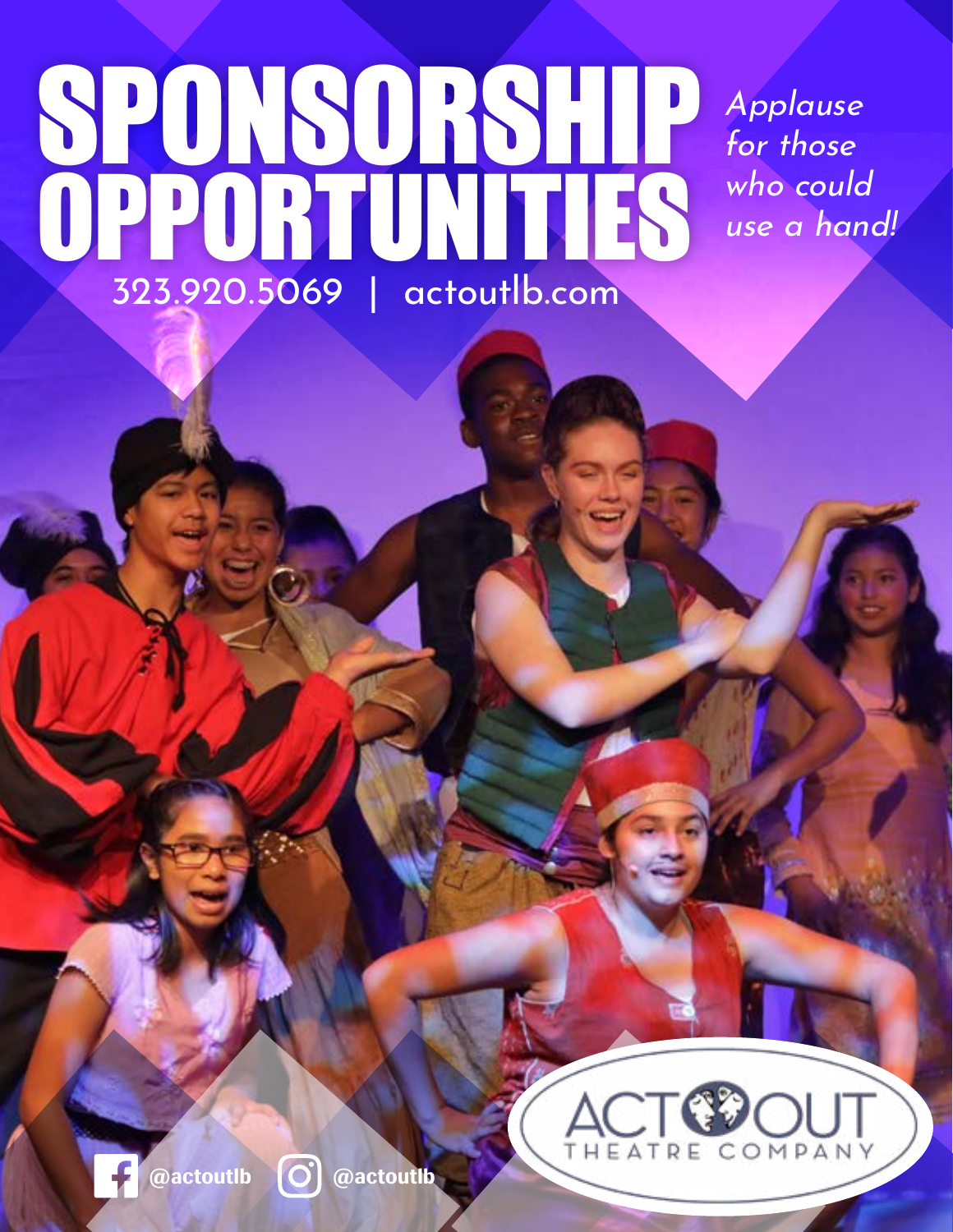#### The Act Out Theatre Company

is Southern California's only no/low-cost theatre and arts education program serving ages 6th grade through adult. Though we serve all of Long Beach and the surrounding communities, our focus is providing new experiences for at-risk youth in the urban areas of North Long Beach. Going beyond arts-based education and training, we provide youth mentoring and community outreach opportunities that are transforming our neighbors into better students, stronger families and leaders with a brighter hope for the future!

#### Theatrical Productions

We are offering three major productions for our 2019-2020 season. Each production provides our participants a chance to explore numerous artsbased opportunities, grow in their abilities and confidence, build healthy relationships with their peers and positive adult role models and learn new skills that will stay with them for life.

#### Arts Workshops

**1999 Words cannot to describe to have been**<br>amazing profile and write the describering anxiety dison<br>school to red but I was still and meeting begin my pat *to have been given the opportunity to join this amazing program. I struggled with depression and anxiety disorder. It got so bad that I had to leave school to recover. Thankfully I am doing better now but I was still trying to find my "path." Discovering and meeting the wonderful people here helped me begin my path once again!" — A participant*

We offer numerous theatrical workshops including set design, sound and lighting, costuming and hair/makeup. We also feature a brand-new iMac computer lab where we have graphic design workshops and a Summer video production workshop.

#### Master Artists

Each production features well-known, working actors who come in to conduct Master Class workshops for our participants. These artists bring real-life experience and coaching advice that cannot be matched. Past artists include Broadway star and Tony Award nominated actress Susan Egan (*Beauty and the Beast*), Broadway star Scott Barnhart (*Book of Mormon*) and stage, television and screen actor John Walcutt (*Titanic, Seabiscuit*).

# ACT OUT **ABOUT**

#### *Words cannot begin to describe* how thankful I am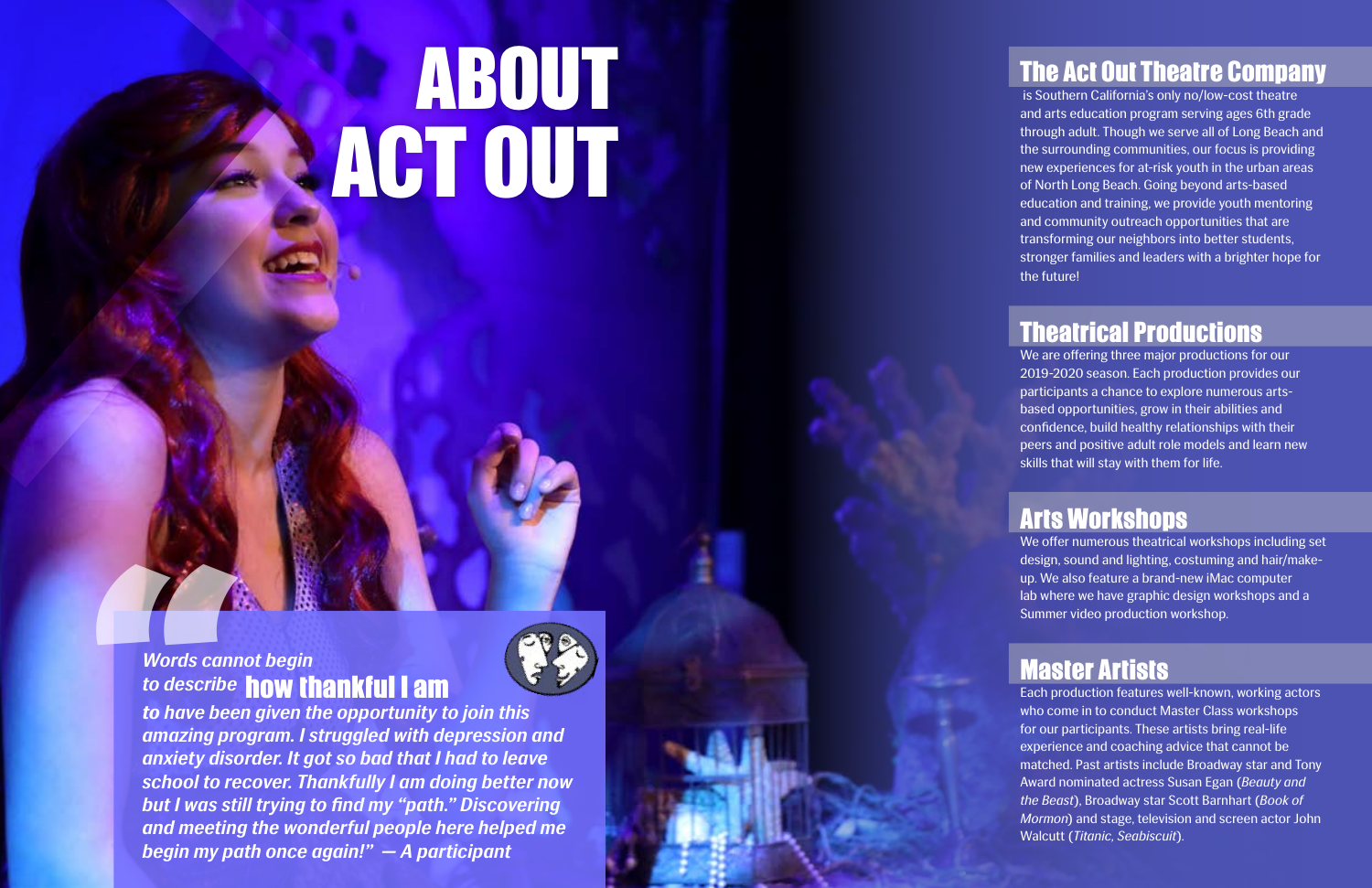# SPONSORSH SEASON

|                                                              | <b>TITLE</b><br>\$10,000                          | <b>BENEFACTOR</b><br>$$7,500-$<br>\$9,999  | <b>PATRON</b><br>$$5,000-$<br>\$7,499      | <b>ADVOCATE</b><br>$$2,500-$<br>\$4,999 | <b>PARTNER</b><br>$$1,000-$<br>\$2,499     | <b>CONTRIBUTOR</b><br>\$500-\$999          | <b>FRIEND</b><br>\$100-\$499        |
|--------------------------------------------------------------|---------------------------------------------------|--------------------------------------------|--------------------------------------------|-----------------------------------------|--------------------------------------------|--------------------------------------------|-------------------------------------|
| <b>Recognition as</b><br><b>Title Sponsor</b>                | $\bullet$                                         |                                            |                                            |                                         |                                            |                                            |                                     |
| <b>Playbill ad</b>                                           | <b>Full page</b><br>color                         | <b>Half page</b><br>color                  | Half-page<br><b>B&amp;W</b>                | Quarter-page<br><b>B&amp;W</b>          |                                            |                                            |                                     |
| Logo/name in<br>event publicity                              | $\mathbf \Omega$                                  | $\mathbf \Omega$                           | $\mathbf \Omega$                           | $\mathbf \Omega$                        | $\mathbf \Omega$                           | $\bigodot$                                 |                                     |
| Logo/name on<br>website                                      | Ð                                                 | $\mathbf{P}$                               | Đ                                          | $\mathbf{P}$                            | Ð                                          | $\mathbf{v}$                               | ۴ł                                  |
| Logo/name in<br>email blast to over<br>1,000 constituents    | $\bigcirc$                                        | ¥9                                         | $\bigcirc$                                 | $\bullet$                               | $\mathbf{C}$                               |                                            |                                     |
| <b>Recognition from</b><br>stage                             | $^\circledR$                                      | $^\circledR$                               | $\bullet$                                  | $\mathbf \Omega$                        | $\mathbf \Omega$                           | $\mathbf 0$                                |                                     |
| <b>Recognition on</b><br>video screen at all<br>performances | $\bigcirc$                                        | <b>FE</b>                                  | $\mathbf \Theta$                           | $\bullet$                               | $\mathbf \Theta$                           | $\mathbf{O}$                               |                                     |
| <b>Complimentary</b><br>show tickets                         | 8 per<br>show<br>(includes)<br>dinner<br>theatre) | 6 per show<br>(includes dinner<br>theatre) | 4 per show<br>(includes dinner<br>theatre) | 4 per show<br>(no dinner theatre)       |                                            |                                            |                                     |
| <b>Reserved Seating/</b><br><b>Priority Access</b>           | $\odot$                                           | ¥¥)                                        | $\bullet$                                  | ¥Đ                                      | Ŵ                                          | $\bullet$                                  |                                     |
| <b>Half-price</b><br>show tickets                            |                                                   |                                            |                                            | 4 dinner<br>theatre                     | 4 per show<br>(includes dinner<br>theatre) | 2 per show<br>(includes dinner<br>theatre) | 2 per show<br>no dinner<br>theatre) |
| <b>Private meet</b><br>and greet with<br>performers          | $*$                                               | 47                                         |                                            |                                         |                                            |                                            |                                     |
| <b>Act Out swag</b>                                          | 安宁                                                | ¥¥                                         |                                            |                                         |                                            |                                            |                                     |



By becoming a Season Sponsor you become a hero in the lives of our participants and their families. This is an opportunity for you or your business to open a whole new world of experiences and arts training for youth and adults who may otherwise never get the chance. Plus, you get the added perk of raising awareness of your products, services and community profile across a broad audience. It takes or<br>
son is insp<br>
Out. He is<br>
to thank y<br>
these kids<br>
these kids<br>
son is is a<br>
soluter families. This is a<br>
experiences and arts thus, you get the adde<br>
profile across a broad<br>
profile across a broad<br>
Recognition a

### About Act Out Sponsorships

#### Our marketing impact



2,500 tickets *per season*



*Students from*  15 local schools *in the Act Out program*



20+ professional working artists *who volunteer to teach* 

 750+ social media *followers*



 2,000+ Email *followers*



Regular E-Blasts



*It takes one or two people in our lives to inspire us, and our son is inspired to go into acting because of his time at Act Out. He is a person that needs affirmation and I just wanted to thank you for being so supportive of him and all you do for these kids." — A parent*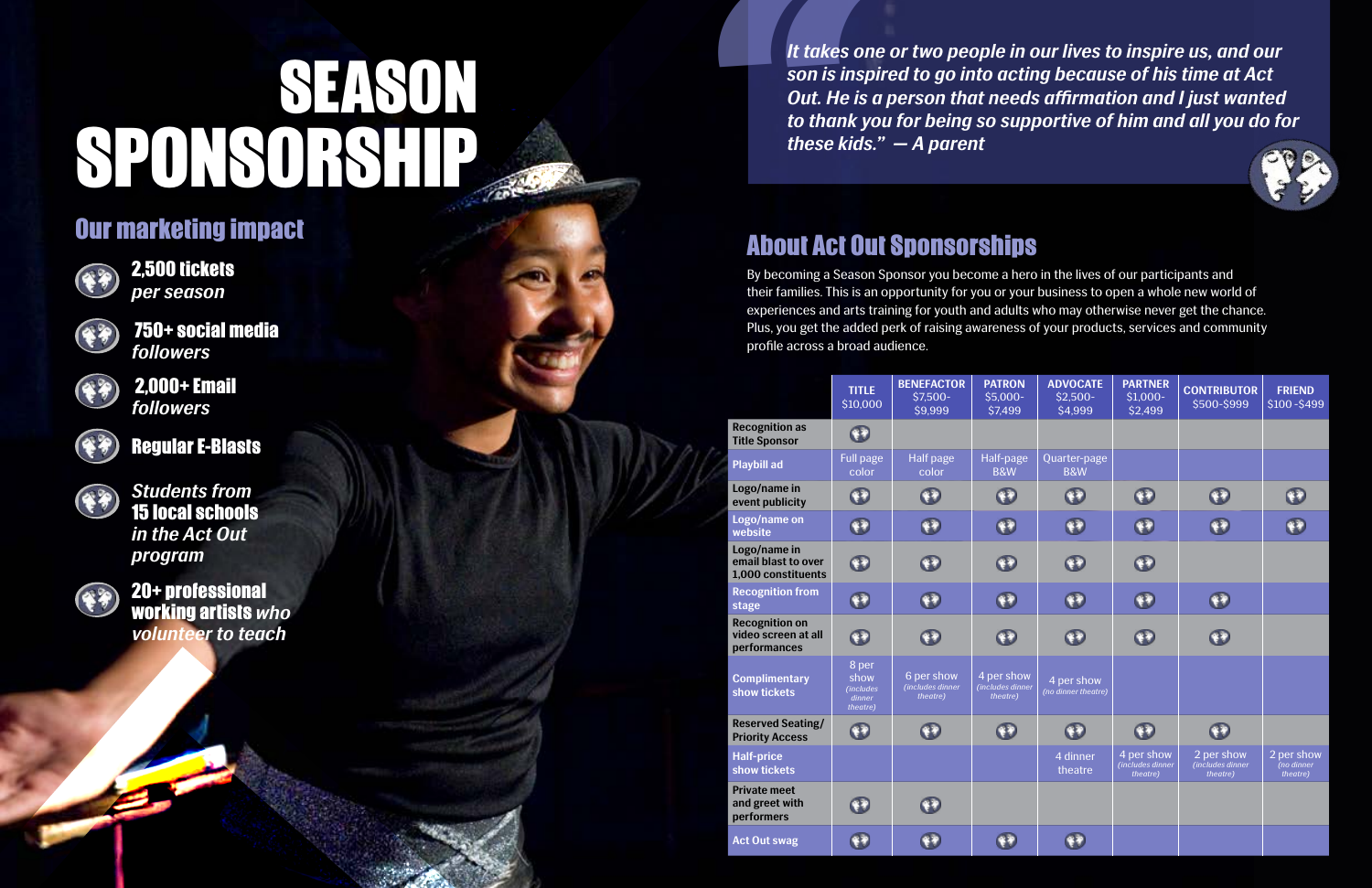# GIVING OPTIONS OTHER

#### MONTHLY DONATIONS

Monthly donations are an ongoing gift that you can pay in a convenient way. Each month, we will charge your credit or debit card or withdraw from your checking account the amount you specify. Your sustaining membership will automatically renew each year unless you choose to cancel or change it. Monthly gifts are crucial to providing an ongoing base of community support that hundreds of youth and families each year can rely on.

### MATCHING GIFTS

Many employers match charitable contributions made by their employees, and in some cases will also match donations made by spouses, retirees and board members. The matching gifts program is a perfect opportunity to increase both your contribution and your membership benefits without added cost to you. Over 1,000 companies and foundations across the United States will match their employees' cash or volunteer gifts to non-profit organizations like Act Out. Contact your human resources department for details about your company's matching gift program.

This is absolute best plands the best plands are gained confidence experience in such an a group. The sense incredible a people are v<br>Thank you, the sense of the people are v<br>Thank you, the sense of the people are v<br> $\frac{1}{$ *This is absolutely the best place ever! I have gained so much confidence from the experience of being in such an amazing group. The shows are incredible and the people are wonderful. Thank you, Act Out Theater Company!" —A participant* 

#### GIFTS OF STOCK

Appreciated securities are perhaps the most cost-effective assets to use in making a gift. Stock gifts can be a cost-effective way to donate. A gift of stock that has been held for more than one year allows you to claim a charitable income tax deduction for the full fair market value of the donated stock, even if the stock's original cost to you was less than its current value. In addition, there is no capital gains tax due on the stock's appreciation.

#### IN KIND DONATIONS

Companies can also help with in-kind donations of goods or services. We gratefully accept discounts on goods and services. For more information on in-kind donations and to receive a copy of our Wish List, please contact travis@actoutlb.com.